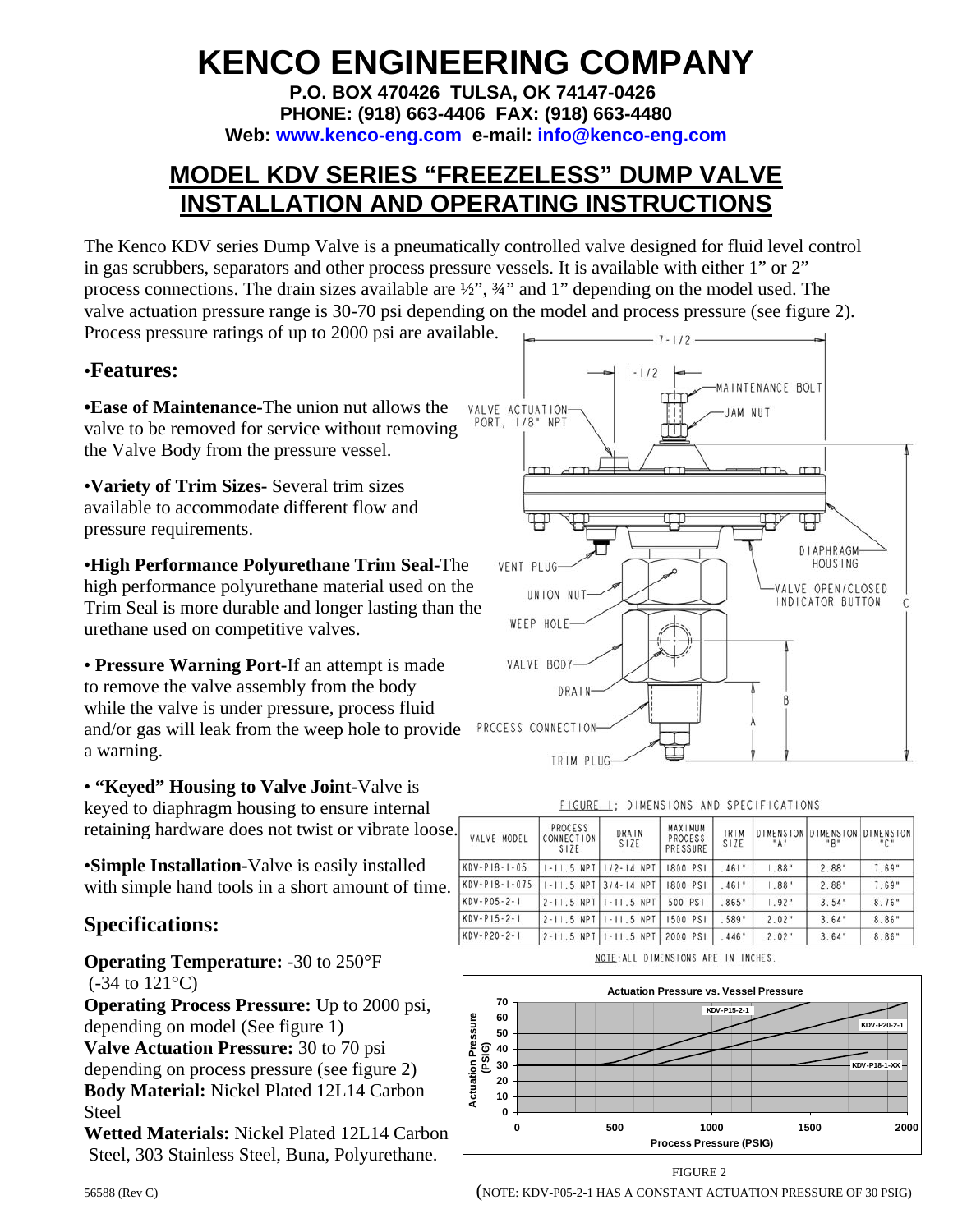### **INSTALLATION OF KDV SERIES DUMP VALVE**

- 1. Prior to valve installation, inspect the unit for damage from shipping. Inspect the inlet (process connection) and drain to ensure no foreign material or debris is present.
- 2. Install valve using good piping practice. Use an appropriate pipe sealant on all NPT threads.
- 3. Make sure drain is facing down. Also make sure the vent plug is positioned at the bottom of the valve before tightening the union nut. If necessary, the union nut can be loosened to orient the diaphragm housing in the proper position. Be sure to tighten the union nut up firmly before putting the valve into service or leaking may result.
- 4. Connect the 30 to 70 psi pneumatic input signal to the valve actuation port. Always use clean, dry instrument quality air or gas.
- 5. To ease assembly and maintenance, plumb a union connection between the valve drain port and the condensate/drain line of the pressure vessel. Kenco also recommends a manual 2-way shut off valve installed in the process vessel at a level below the dump valve. The outlet on the manual valve should be connected to the condensate/drain line.

| <b>Problem</b>                             | <b>Possible Cause</b>                                                                                                                                                                                             | <b>Solution</b>                                                                                                                                                                                                         |
|--------------------------------------------|-------------------------------------------------------------------------------------------------------------------------------------------------------------------------------------------------------------------|-------------------------------------------------------------------------------------------------------------------------------------------------------------------------------------------------------------------------|
| Valve leaks when closed.                   | Debris between plug and<br>1.<br>seat.<br>2. Plug and/or seat worn<br>3. Union nut not tight enough.<br>4. Crush washer excessively<br>worn.<br>Maintenance bolt is screwed<br>5.<br>in too far, pushing the trim | Remove debris.<br>$1_{-}$<br>2. Replace trim plug and seat.<br>3. Tighten union nut.<br>4. Replace crush washer.<br>5. Unscrew the maintenance<br>bolt until the trim plug is<br>fully seated against the trim<br>seat. |
| Valve will not open.                       | plug off of the trim seat<br>Pressure drop across valve too<br>great.                                                                                                                                             | Increase pneumatic input<br>1.<br>signal to 70 psi.<br>Make sure process pressure is<br>not higher than KDV-Dump<br>Valve rating.                                                                                       |
| Air/gas leaking from diaphragm<br>housing. | 1. Diaphragm damaged.                                                                                                                                                                                             | 1. Replace diaphragm.                                                                                                                                                                                                   |

## **TROUBLESHOOTING**

**WARNING!** Always make sure the process pressure is fully relieved, or zero before doing any maintenance or assembly/disassembly to the valve!

### **MAINTENANCE AND REPAIR PROCEDURES**

### PREVENTATIVE MAINTENANCE

- 1. Inspect Trim Plug and Trim Seat for wear every 6 months.
- 2. Inspect Diaphragm, Thrust Plate and Trim Shaft for wear or damage once a year.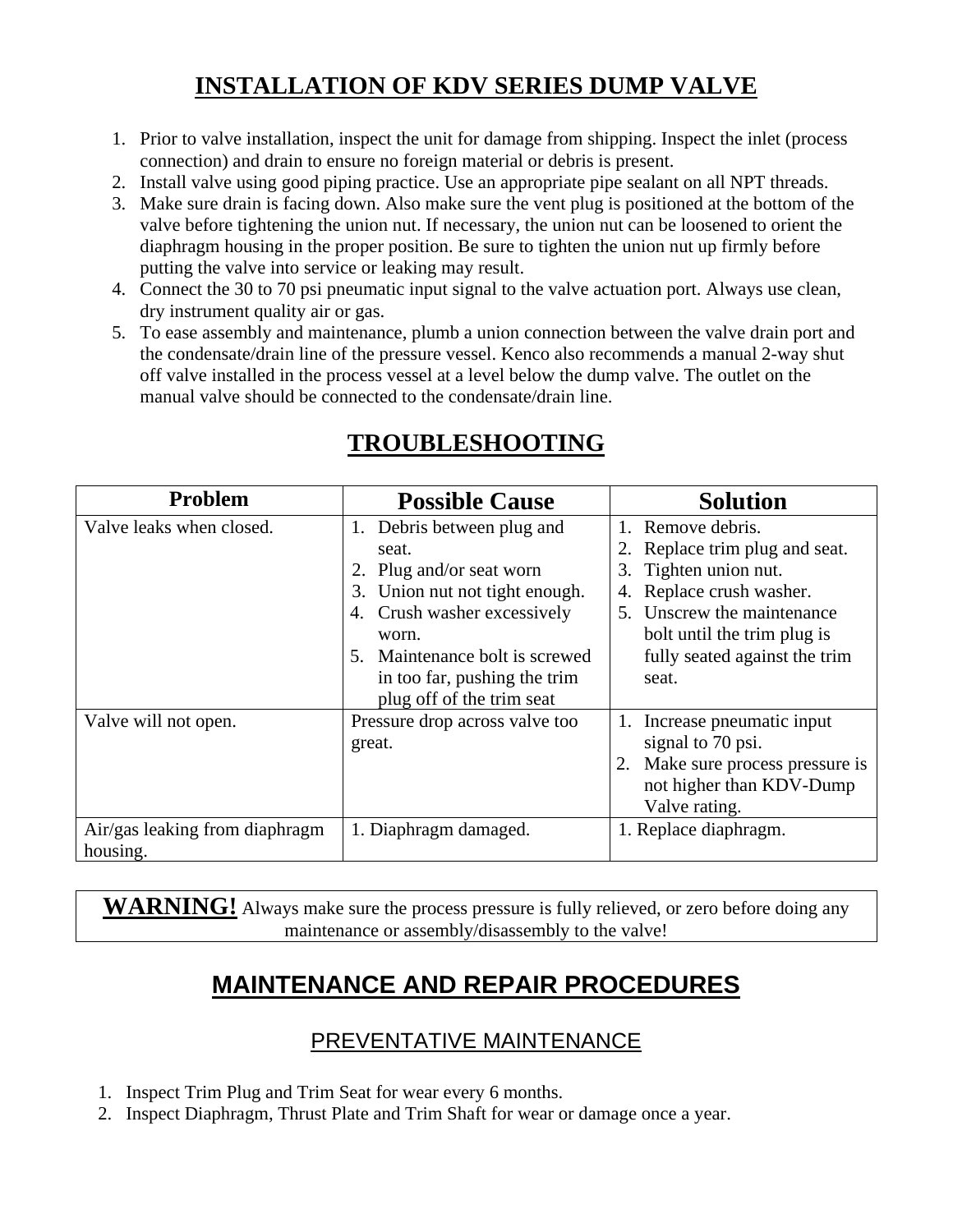#### TRIM SEAL REPAIR PROCEDURE

- 1. Make sure all the pressure is off of the pressure vessel and the condensate is drained to a level below the valve inlet. Also ensure the pressure is off the pneumatic input signal.
- 2. Disconnect the pneumatic input signal.
- 3. With a wrench on the union nut and a back-up wrench on the valve body, break the union nut loose.
- 4. While removing the union nut, make note of the weep hole. If at any time, pressure is escaping through the weep hole, STOP! Tighten the union nut and check the vessel shut down and depressurizing procedures to make sure no pressure is on the valve. NEVER remove the valve while pressure of any kind, no matter how low, is present in the vessel.
- 5. With the union nut removed, slide the valve assembly out of the valve body.



- 6. Loosen the jam nut (#11) and spin it all the way to the top of the maintenance bolt (#10). (See Figure 2)
- 7. Screw the maintenance bolt (#10) in until it bottoms and lightly snug. DO NOT OVER TIGHTEN. This will take the spring load off of the trim plug, allowing for its removal.
- 8. With a wrench backing up the trim plug (#4) break the lock nut (#1) loose. Once the lock nut is loose, backing up the trim plug is no longer necessary. The maintenance bolt and diaphragm assembly will provide the resistance needed to remove to locknut.
- 9. With the locknut removed, remove the washer (#2), o-ring (3), trim plug (#4), crush washer (#5) and trim seat (#6). Also remove the o-ring (#8) from the spud (#9) under the union nut. (Note: if fluid was leaking from weep hole, then replace packing (#26)).
- 10. Replace all of the parts in the reverse order they were removed. Lubricate the O-rings (and the packing if replaced) with Parker O-ring lubricant or equivalent.
- 11. When installing the new locknut (#1) on the trim shaft (#7) screw it on until it just contacts the trim plug (#4). Then, using a wrench to back up the trim plug (#4) tighten up the locknut (#1).
- 12. Loosen the maintenance bolt (#10) until the trim plug (#4) is firmly in contact with the trim seat (#6). Back the maintenance bolt up another couple of turns to make sure it does not come in contact with the trim shaft during normal operation.
- 13. Spin the jam nut (#11) down against the housing and tighten. The KDV Dump Valve is ready for operation.